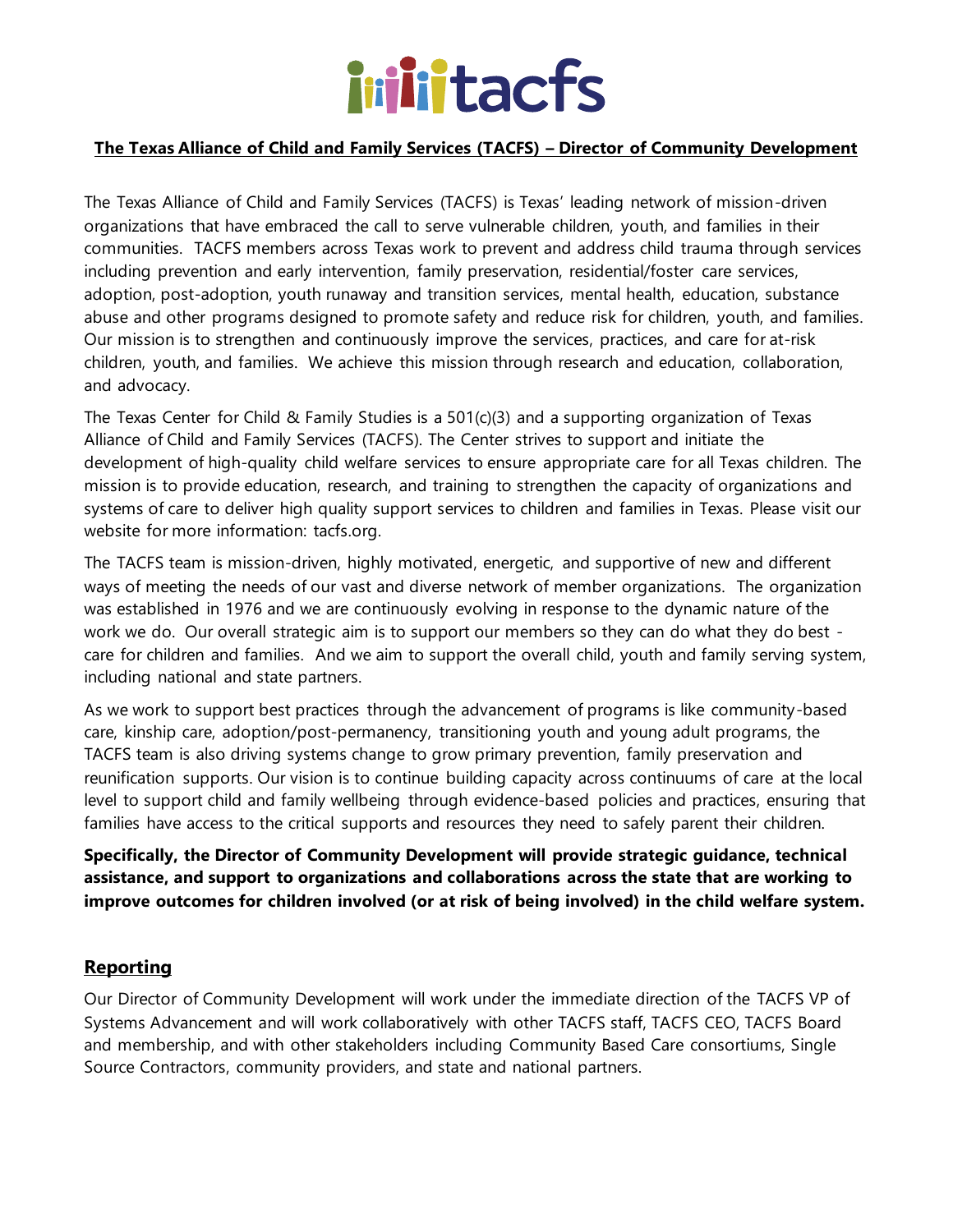

### **The Director of Community Development will have the following roles and responsibilities:**

- Provide strategic guidance and support to innovative and impactful local, community collaborative initiatives working to drive improvements in the child welfare systems. Projects the position directly supports include:
	- o The Houston area Coalition of Child Serving Sectors as they prepare for implementation of Community Based Care, grow capacity, and improve outcomes in Harris and 12 neighboring counties.
	- o The Supreme Court of Texas Permanent Judicial Commission for Children, Youth, and Families' Trauma Informed Court project as they implement trauma-informed and trauma-responsive practices that promote child and family felt safety within the Texas court system.
- Provide consultation and guidance to TACFS member organizations on best practices, organizational excellence, and emerging trends in a manner that helps them improve operations, policies, practices, and impact.
- Support TACFS and the Center in identifying projects, initiatives, partnerships, and opportunities that drive our work into the most advanced areas of the industry. Our goal is to remain more proactive the reactive.
- Participate in business development activities to expand work conducted by the Center and TACFS—writing grant proposals, developing networks of stakeholders, marketing the Center's efforts, etc.
- Develop and deliver original content (presentations, white papers, analyses, trainings, etc.) on topics relevant to TACFS members and the larger child welfare community.
- Other duties as assigned

# **Qualifications:**

### **Required**

- At least 5 years' experience in child welfare
- Experience with or demonstrated knowledge of implementing best practices, program improvement, operational excellence, and/or change management in a child and family serving organization
- Demonstrated ability to deliver complex content simply, succinctly, and such that the receiver of the content achieves understanding of the material
- Demonstrated ability to work independently, take direction as needed, and respond effectively to constructive feedback.